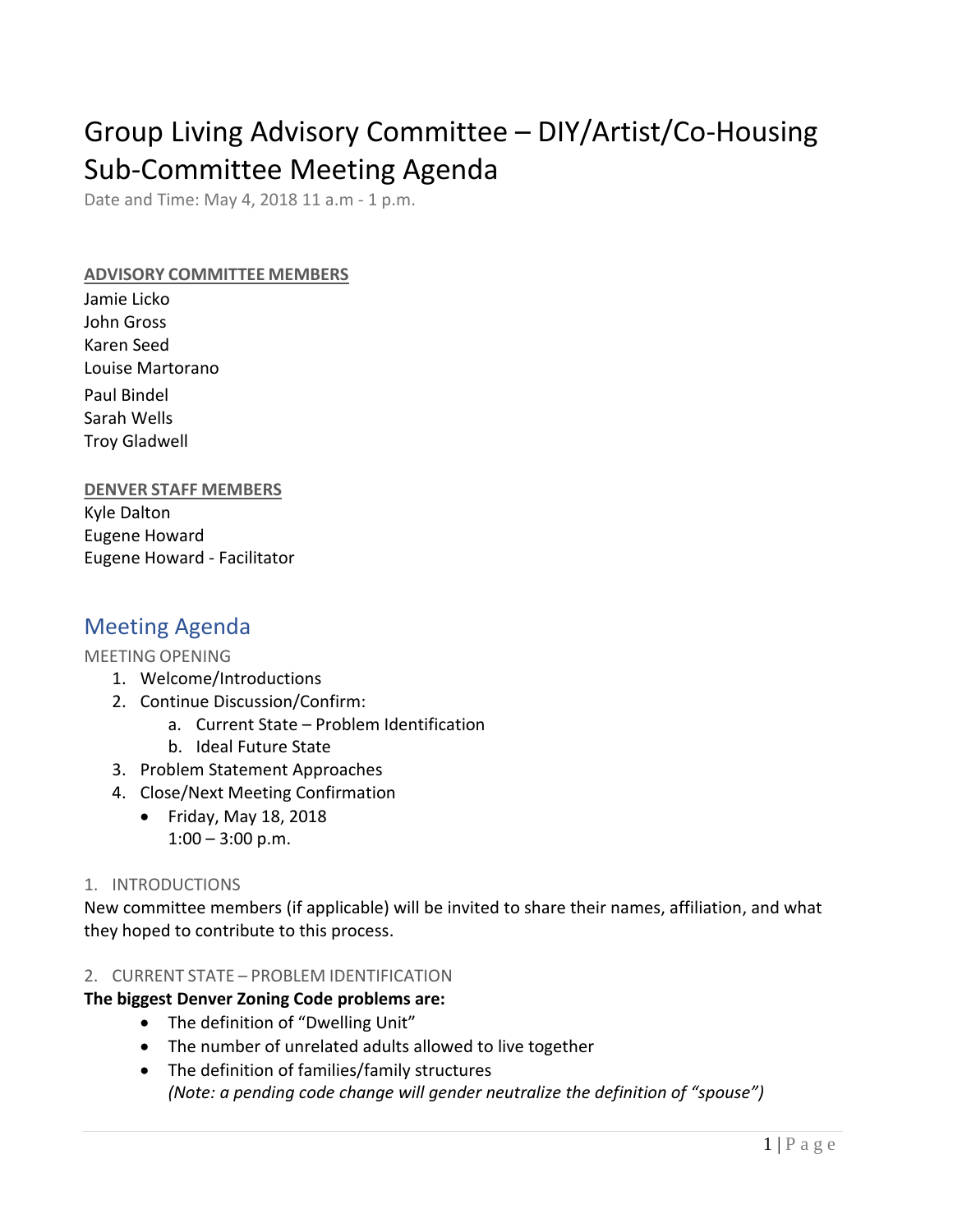# **Other Denver Zoning Code problems identified include:**

- Live/work barriers due to the financial expense of zoning code requirements:
	- o Parking Requirements
	- o Definition of "Work" when attempting adaptive reuse of existing spaces that require separate entrances and distance for assembly space and living space
	- o Food/drink in assembly space prohibited
	- o Paved parking lots,
	- $\circ$  landscaping and fencing requirements for group living are cost-prohibitive.
- Change of use process triggers need for other updates
- Limited areas and limited zone districts where creative spaces can locate

## **Building Code requirements that are challenging:**

• Compliance with Building Code requirements when adapting non-residential spaces for (or to include) residential use.

## 3. IDEAL FUTURE STATE

## **When the Denver Zoning Code is updated through this process….**

- The DZC would allow for a range of \_\_\_\_\_\_\_\_\_\_\_\_\_\_\_\_\_\_\_\_ options that are accessible across all income levels
	- o Rental collective/cooperative housing options would also be included (see MN cooperative housing code)
	- o Limited equity options would also be included
- Boarding houses would be allowed in more zone districts
- Group Living arrangements would be enabled in more zone districts/more neighborhoods throughout Denver
- 4. PROBLEM STATEMENT OPTIONS
- 5. CLOSE/NEXT MEETING
	- The next meeting will be held Friday, May 18 from 1:00 -3:00 p.m.
	- **Location?**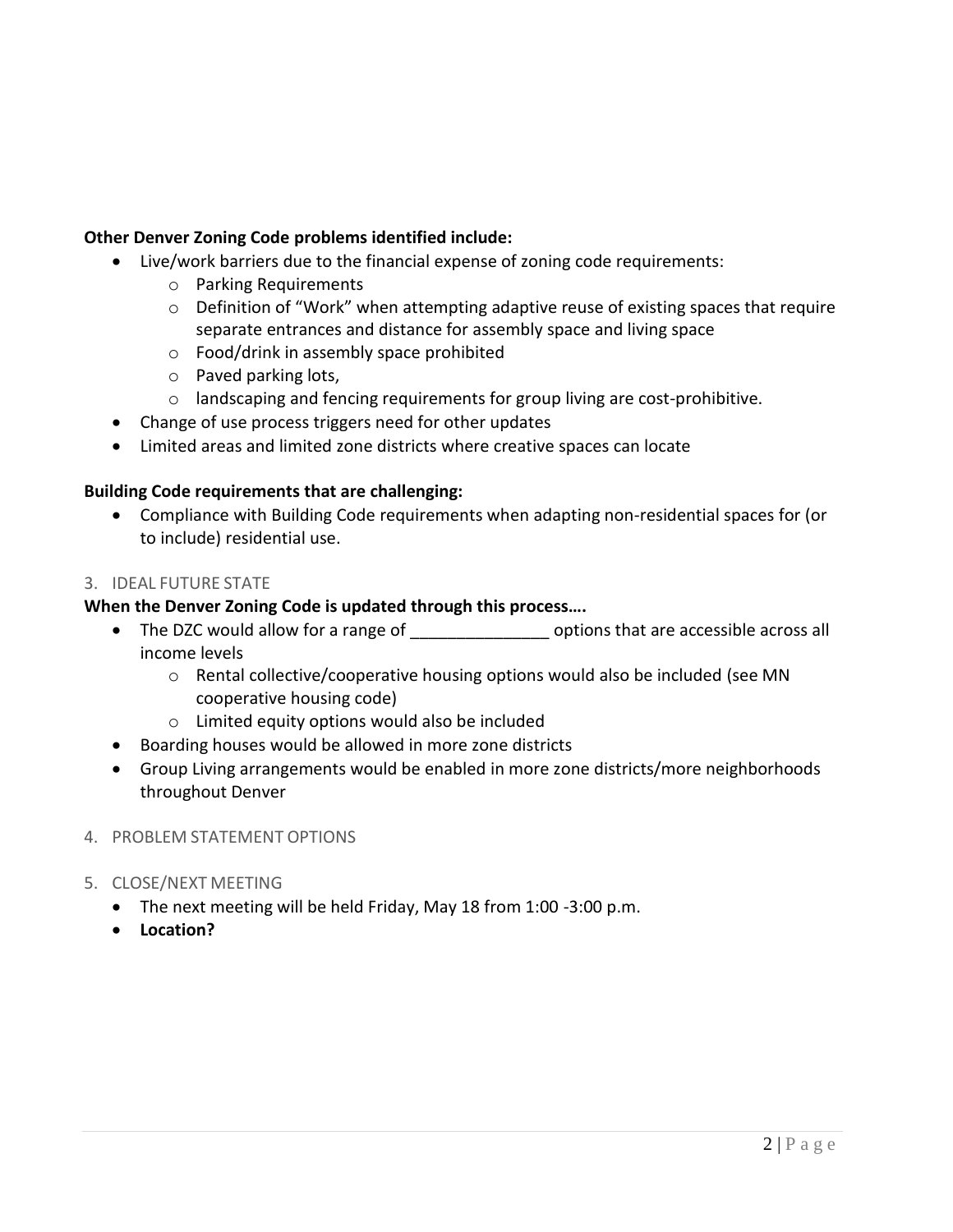# **FACILTATOR QUESTIONS/COMMENTS**

- DZC makes room for people who want to live together
- Want a way to keep people in their homes; prevent displacement and trauma that comes with it
- Keep cultural vibrancy; allow interesting spaces to exist in Denver
- Allow live/work arrangements
- Identify pallet of options that are less restrictive than existing code
- Consider any need to provide for safety of young people in adult group living spaces – are different parameters suitable for artists versus families?
- Enable group living options throughout Denver not just in a few neighborhoods; RiNO invites all and would like to see that in more neighborhoods
	- $\circ$  "huge education need here" encourage education
- Enable some neighborhoods, like RiNO, to go above and beyond
- Limit NIMBY barriers treat all neighbors with respect
	- o Group living in these situations perceived as likely to have parties and create parking challenges
- Work with best practices and trail blaze when needed
- Enable a welcoming and supportive place for artists
- Don't follow Boulder's registered co-op process
	- o Too complex (80-page application); make options possible to access through more simplified process
	- o Parking issues
	- o Doesn't allow parent-child shared rooms

During the discussion, several group living definitions were discussed and clarified. Group understanding is as follows:

- Co-housing: apartment buildings with shared meeting/work space (currently allowed and isn't considered group living; lots of co-housing exists but may not be affordable)
- Boarding houses: owned and managed by one person with rented guest rooms
- Collective/cooperative housing, bedroom rented with shared bathroom/kitchen